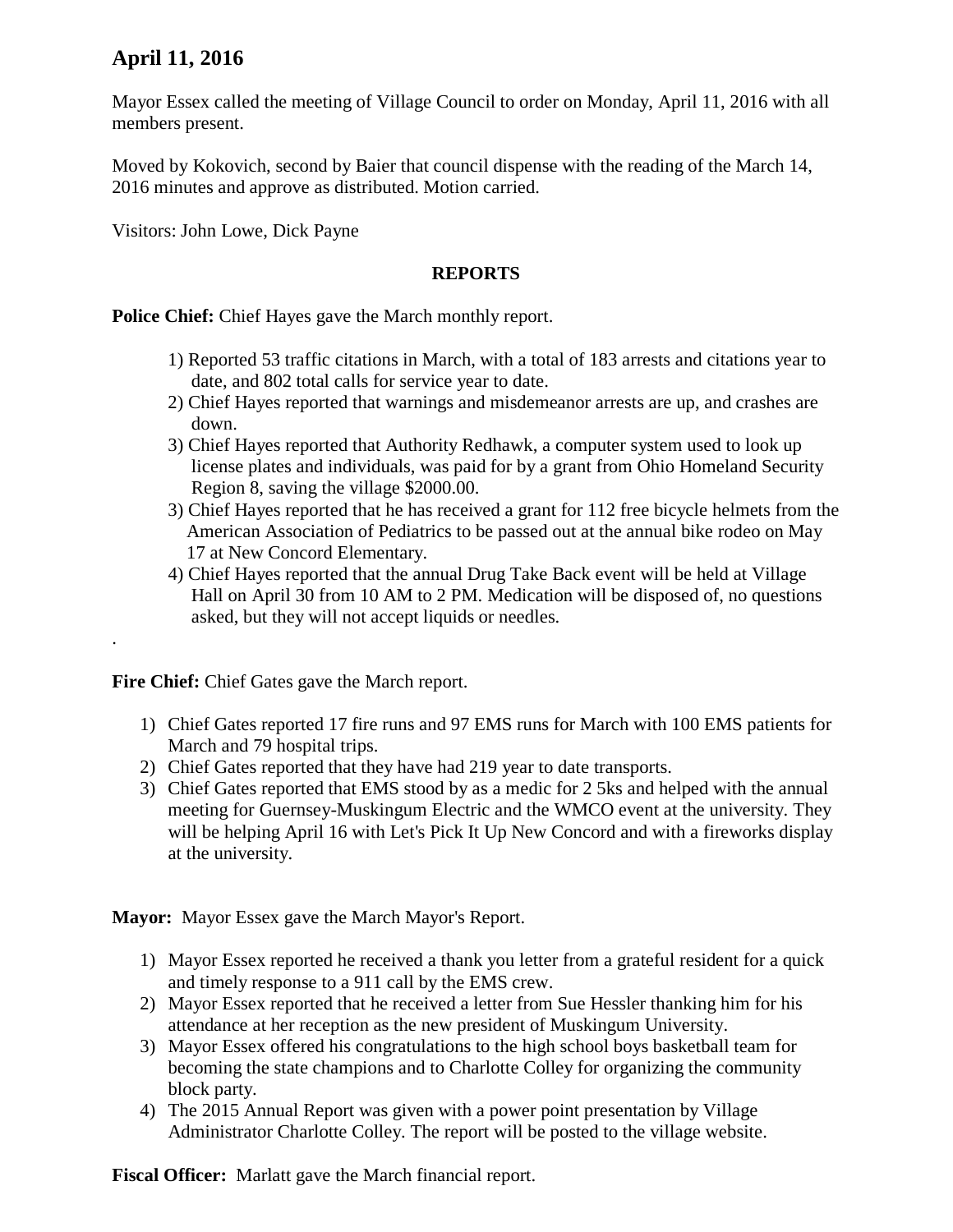- 1) Marlatt reported the fund report balance for the end of March was \$623,421.
- 2) Marlatt reported that Celebrate New Concord receipts to date total \$6,500.
- 3) Marlatt reported that court revenue and EMS run charges continue to rise.
- 4) Marlatt reported no major expenses occurred in March.
- 5) Marlatt reported that the 1st Quarter 2016 comparison reports will be presented to the Finance Committee in April and will be reported to council in May.

**Administrator:** Colley gave March administrative report.

- Water Production for March  $-6,862,130$  gallons
- Wastewater Flows for March 14,722,000 gallons
- 1) Colley reported operations staff are cleaning landscape beds, mowing and preparing for spring, as well as cross training with the WTP/WWTP staff to assist with potential staffing issues
- 2) Colley reported that the basement of Village Hall underwent a renovation by a contractor who was donating his time as part of community service. As a result the work was able to be done at a cost only for materials.
- 3) Colley reported that Liberty Road will be closed Wednesday, April 13 until Friday, April 15 for installation of sidewalk.
- 4) Colley reported that Columbia Gas is upgrading their existing gas lines on the east end of the Village, which will last approximately 5 months.
- 5) Colley reported that the village is working with Poggemeyer Design Group to do a comprehensive update of the zoning code. Council was given a draft of the Planning Commission minutes from March 17. Planning Commission has recommended a community meeting be held to update the public on the changes to the zoning code before moving forward.
- 6) Colley reported that she and Mayor Essex met with representatives of G&W Railroad in March, and that the representatives are now consulting with their superiors on a preliminary plan for the Liberty Road Bridge.

**Finance Committee:** Kokovich reported the committee met on March 23, 2016.

1) Committee supports Resolution 4-16-1 authorizing the village administrator to purchase a walk behind mower from J.D. Equipment. This was the lower bid received and is in the budget.

**Safety Committee:** Lyle reported that committee met prior to meeting.

- 1) Committee supports Ordinance E-4-16-1, which is an ordinance to amend ordinance E-11-15-2 by converting the current part-time police officer position to a full-time position within the established salary ranges.
- 2) The committee is collecting information on how other college communities support a 24/7 police presence.

**Policy Committee:** Kerrigan reported that the committee met prior to meeting.

1) Committee supports Ordinance E-4-16-1 to convert the part-time police officer to a fulltime officer.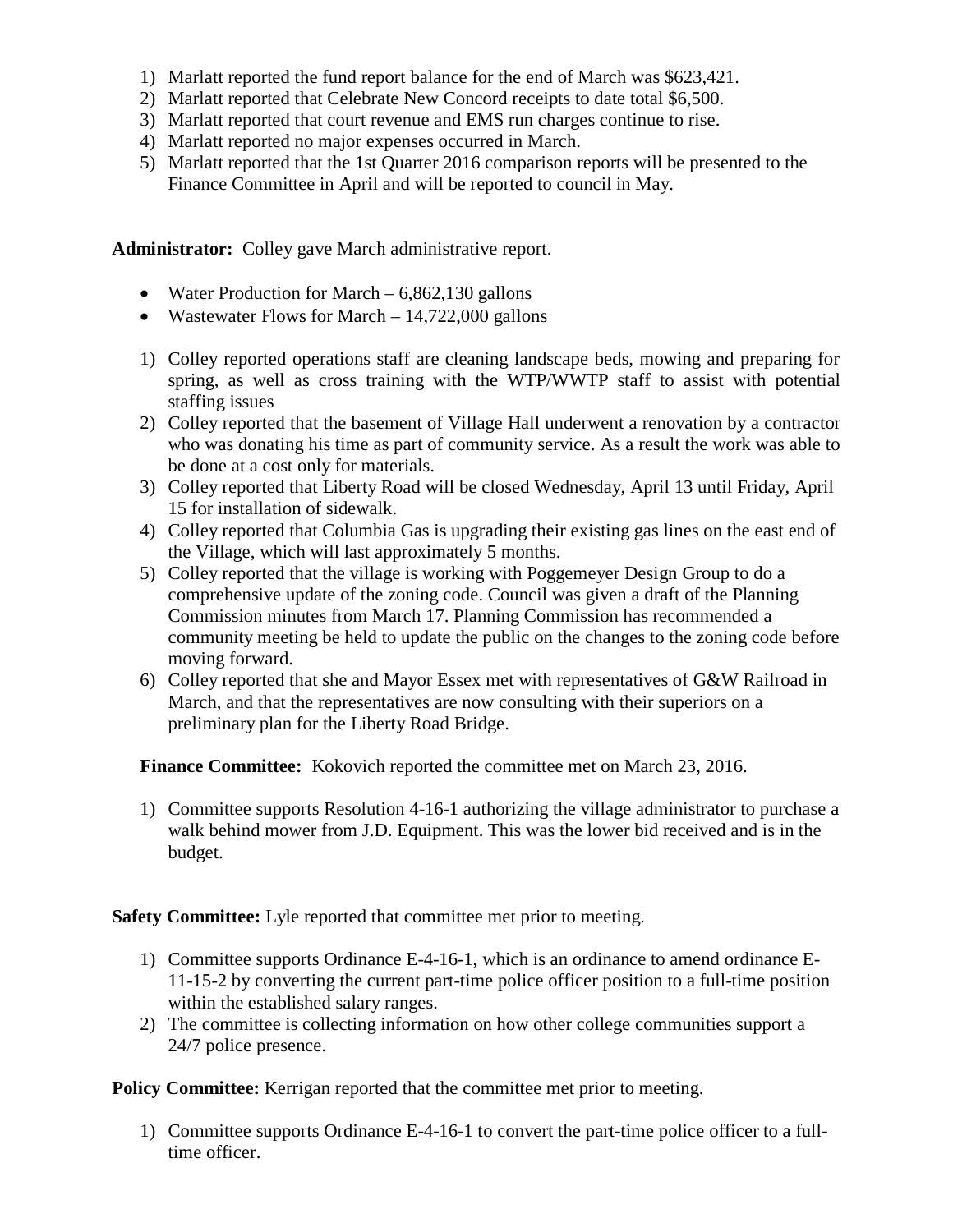## **OLD BUSINESS**

## **NEW BUSINESS**

|                                                                                                                                      |                   | Moved by Baier                                                                                                                                     |                      |                   | Seconded by Lyle | Ordinance E-4-16-1, An ordinance to amend Ordinance E-11-15-2 by<br>converting the current part-time police officer position to a full-time |  |
|--------------------------------------------------------------------------------------------------------------------------------------|-------------------|----------------------------------------------------------------------------------------------------------------------------------------------------|----------------------|-------------------|------------------|---------------------------------------------------------------------------------------------------------------------------------------------|--|
| position within the established salary range and declaring an emergency.                                                             |                   |                                                                                                                                                    |                      |                   |                  |                                                                                                                                             |  |
|                                                                                                                                      | Kokovich          | yea                                                                                                                                                |                      | Stevic            | yea              |                                                                                                                                             |  |
|                                                                                                                                      | Baier             |                                                                                                                                                    | yea                  |                   | Lyle             | yea                                                                                                                                         |  |
|                                                                                                                                      | Dickson           |                                                                                                                                                    | yea                  |                   | Kerrigan         | yea                                                                                                                                         |  |
| <b>Motion Passes</b>                                                                                                                 |                   |                                                                                                                                                    |                      |                   |                  |                                                                                                                                             |  |
|                                                                                                                                      |                   | Moved by Lyle                                                                                                                                      |                      | Seconded by Baier |                  |                                                                                                                                             |  |
|                                                                                                                                      |                   | That Ordinance E-4-16-1 be approved as read.                                                                                                       |                      |                   |                  |                                                                                                                                             |  |
|                                                                                                                                      | Kokovich          |                                                                                                                                                    | yea                  |                   | Stevic           | yea                                                                                                                                         |  |
|                                                                                                                                      | Baier             |                                                                                                                                                    | yea                  |                   | Lyle             | yea                                                                                                                                         |  |
|                                                                                                                                      | Dickson           |                                                                                                                                                    | yea                  |                   | Kerrigan         | yea                                                                                                                                         |  |
| <b>Motion Passes</b>                                                                                                                 |                   |                                                                                                                                                    |                      |                   |                  |                                                                                                                                             |  |
|                                                                                                                                      |                   |                                                                                                                                                    |                      |                   |                  |                                                                                                                                             |  |
|                                                                                                                                      | Moved by Kokovich |                                                                                                                                                    | Seconded by Stevic   |                   |                  |                                                                                                                                             |  |
| Resolution 4-16-1, A resolution authorizing the village administrator to<br>purchase a walk behind mower and declaring an emergency. |                   |                                                                                                                                                    |                      |                   |                  |                                                                                                                                             |  |
|                                                                                                                                      | Kokovich          |                                                                                                                                                    |                      |                   | Stevic           |                                                                                                                                             |  |
|                                                                                                                                      |                   | yea                                                                                                                                                |                      |                   | yea              |                                                                                                                                             |  |
|                                                                                                                                      | Baier             |                                                                                                                                                    | yea                  |                   | Lyle             | yea                                                                                                                                         |  |
|                                                                                                                                      | Dickson           |                                                                                                                                                    | yea                  |                   | Kerrigan         | yea                                                                                                                                         |  |
| <b>Motion Passes</b>                                                                                                                 |                   |                                                                                                                                                    |                      |                   |                  |                                                                                                                                             |  |
|                                                                                                                                      | Moved by Stevic   |                                                                                                                                                    | Seconded by Kokovich |                   |                  |                                                                                                                                             |  |
| That Resolution 4-16-1 be approved as read.                                                                                          |                   |                                                                                                                                                    |                      |                   |                  |                                                                                                                                             |  |
| Kokovich                                                                                                                             |                   |                                                                                                                                                    | yea                  |                   | <b>Stevic</b>    | yea                                                                                                                                         |  |
| Baier                                                                                                                                |                   |                                                                                                                                                    | yea                  |                   | Lyle             | yea                                                                                                                                         |  |
|                                                                                                                                      | Dickson           |                                                                                                                                                    | yea                  |                   | Kerrigan         | yea                                                                                                                                         |  |
| <b>Motion Passes</b>                                                                                                                 |                   |                                                                                                                                                    |                      |                   |                  |                                                                                                                                             |  |
|                                                                                                                                      |                   |                                                                                                                                                    |                      |                   |                  |                                                                                                                                             |  |
| <b>APPROVAL OF BILLS:</b>                                                                                                            |                   | See list<br>Moved by Dickson, seconded by Bair that the bills be approved for<br>payment. All voted yea. Motion carried. Bills list on file in the |                      |                   |                  |                                                                                                                                             |  |
|                                                                                                                                      |                   | Clerk's office.                                                                                                                                    |                      |                   |                  |                                                                                                                                             |  |
| <b>ANNOUNCEMENTs:</b>                                                                                                                |                   | -Rescheduled: Let's Pick It Up New Concord-April 16th 9 to 11<br>AM                                                                                |                      |                   |                  |                                                                                                                                             |  |
|                                                                                                                                      |                   | -Drug Take Back April 30th from 10 AM to 2 PM at Village Hall                                                                                      |                      |                   |                  |                                                                                                                                             |  |
|                                                                                                                                      |                   |                                                                                                                                                    |                      |                   |                  |                                                                                                                                             |  |

-Village Council Meeting-May 9th at 7:30 PM